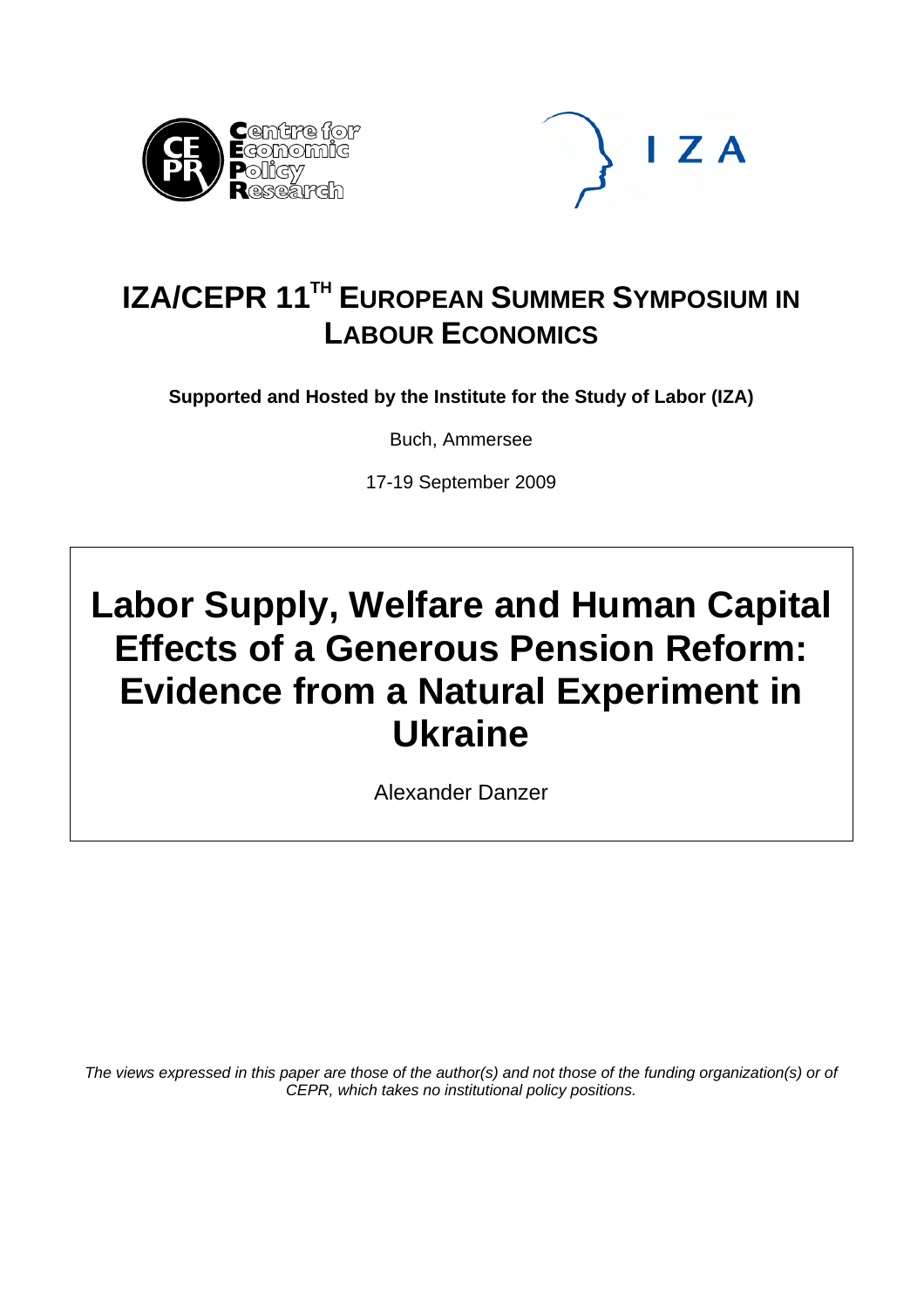## **Labor Supply, Welfare and Human Capital Effects of a Generous Pension Reform. Evidence from a Natural Experiment in Ukraine**

Alexander M. Danzer *Royal Holloway, University of London, UK and IZA Bonn, Germany e-mail: a.m.danzer@rhul.ac.uk* 

## *Preliminary draft version, do not cite! August 2009*

#### *Abstract*

In 2004/05, the Ukrainian government raised the minimum pension level by factor three in response to general discontent which was later exemplified in the Orange Revolution of 2004. This paper uses nationally representative panel and cross sectional data to estimate the impact of this exogenous policy on labor supply of the pension aged using a regression discontinuity difference-in-difference approach exploiting variation across household composition and time. Results suggest that increased pension receipt reduced labor supply of the pension eligible and improved the welfare situation of households with pensioners. There is strong evidence that the increased inflow of monetary resources also helped young Ukrainian females to expand university enrolment.

Keywords: Labor supply, pension reform, regression discontinuity, difference-in-difference, panel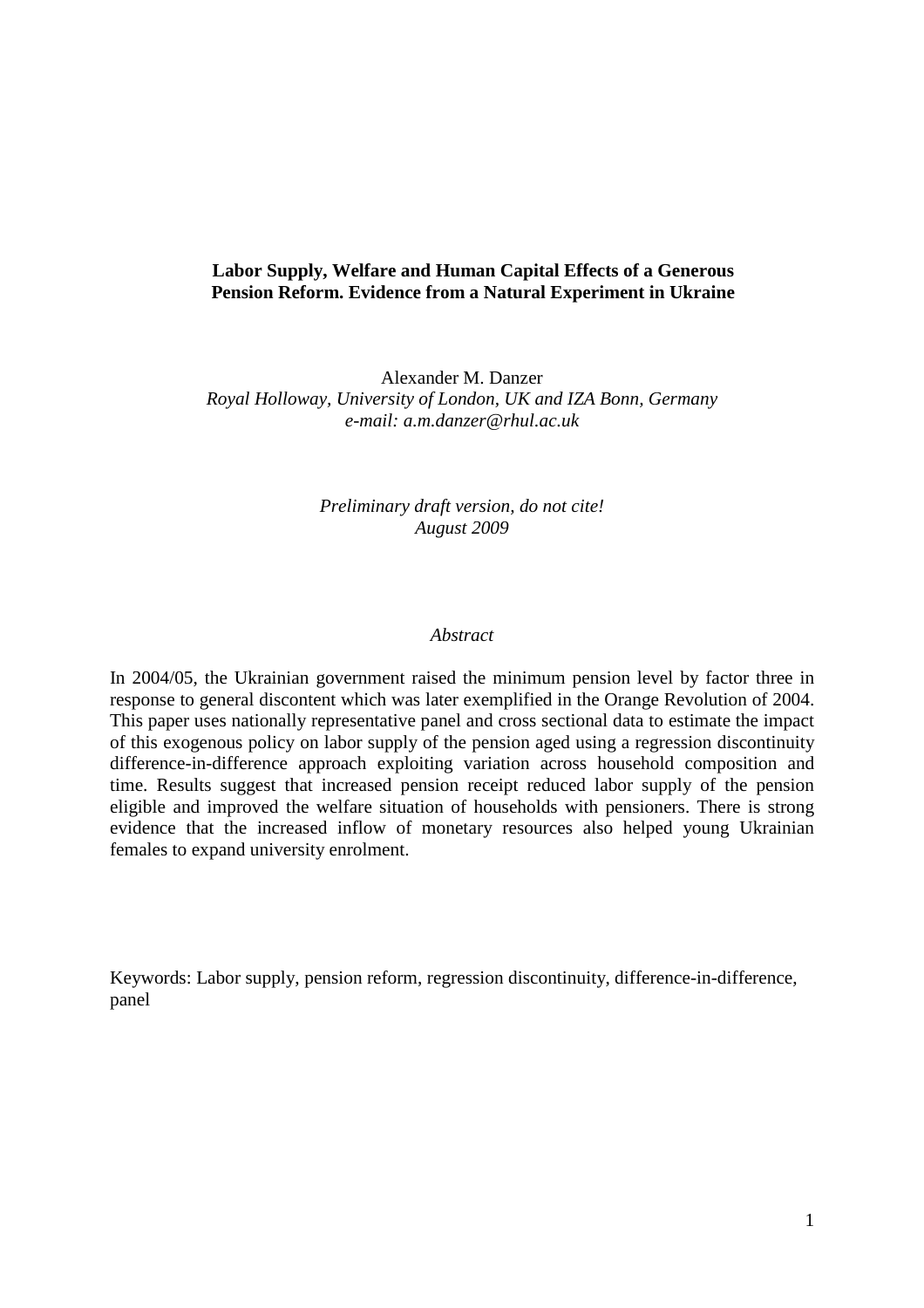#### **1. Introduction**

 $\overline{a}$ 

Ukraine runs a compulsory public pension system which is based on qualification by age. It covers all Ukrainians who have worked for at least 20 years and who have reached pension age. In international comparison, the state pension age is extremely low with women qualifying from age of 55 and men from age of 60. Given this young pension age and a progressively ageing population, the burden of pension payments on the public budget has become substantial in Ukraine.<sup>1</sup> Despite this, the Ukrainian government increased the legal minimum pension levels by factor three in mid 2004 in an attempt to reduce poverty among the elderly. Also, pensioners were recognized as a powerful electorate, which might explain the timing of the sudden pensions increase just months before the general elections scheduled late 2004. In 2005, pension payments accounted for 43 percent of total social transfers or about 15 percent of GDP.

Given such a generous increase in the minimum pension, it is important to understand whether the reform had the desired effects—reducing poverty among pensioners. However, the analysis is complicated by the fact that a substantial number of pensioners have traditionally worked many years over the official state pension age in order to support their previously meagre livelihoods. Beside welfare effects, the reform has changed incentives to stay in the labor force beyond the pension age. This paper will thus also address the question of whether those eligible for an old age pension still kept working for severalyears after this pension reform. Finally, both welfare and labor supply effects might impact on choices made by co-residing household members—and this is the third component of the subsequent analysis. More specifically, I will ask whether the additional funds from the pension increase are channelled into increasing university enrolment among young co-residing women. If elderly women retire sooner with a higher state pension, they bring money into the household which might be used to finance the expansion of university enrolments among young females.

The results show that the pension boost in Ukraine in the mid 2000s, which was meant to reduce poverty among the elderly, improved the welfare situation of those Ukrainian households that have pension aged household members. Also, the pension increase had significant negative labor supply effects on the elderly population, with an average reduction of

<sup>&</sup>lt;sup>1</sup> The Ukrainian Prime Minister Yulia Tymoshenko announced on her private homepage in 2007, that no increase in retirement age will be introduced due to the low life expectancy of the Ukrainian population.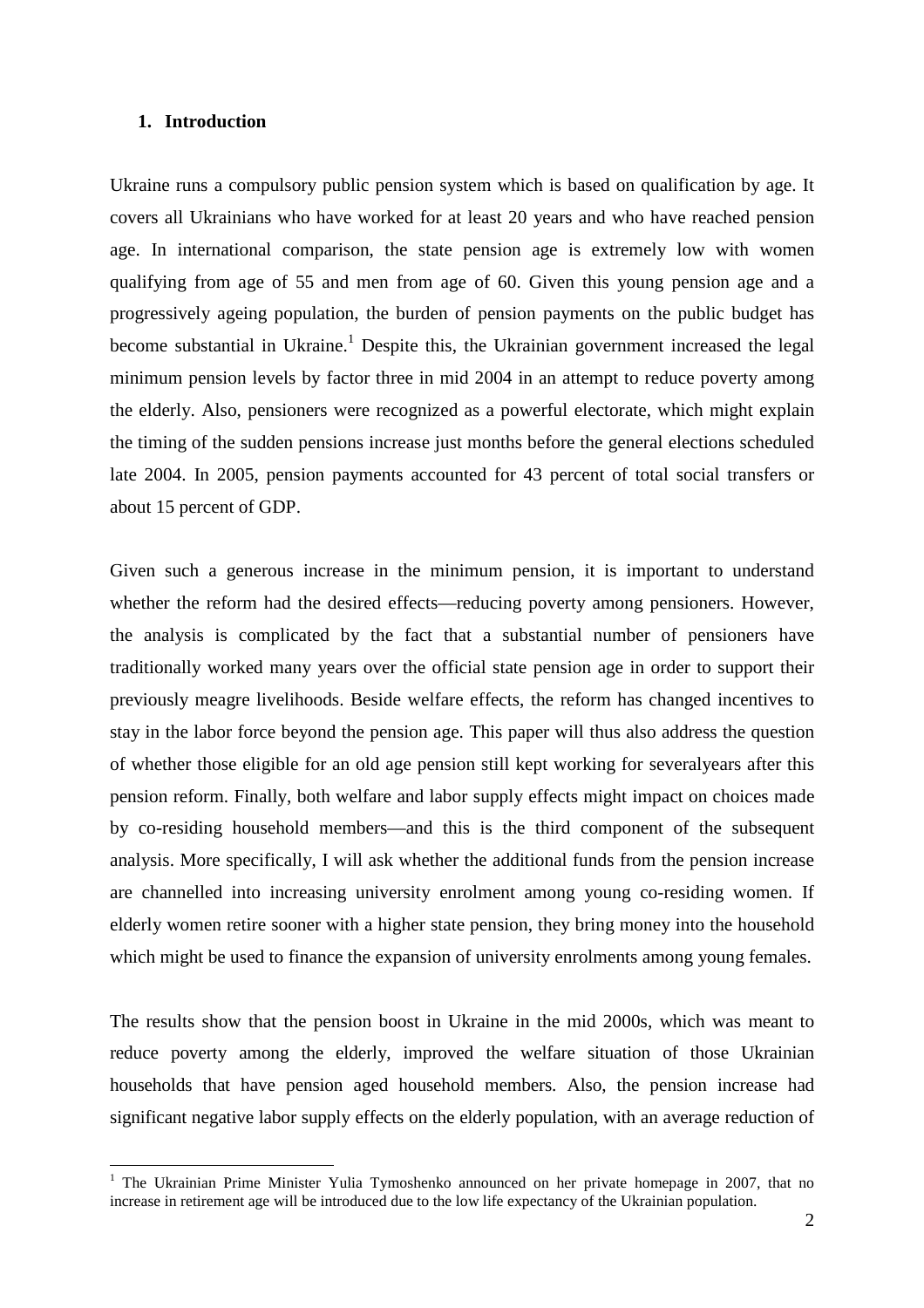income generating work activities of roughly ten percent within the first two years of state pension age. The effect is of similar size for men and women and remains significant after controlling for unobserved heterogeneity. However, the increased inflow of funds not only allowed pensioners to retire earlier, it was also partly channelled into increasing the education of young cohabiting females. University enrolment rates of 18 year old women rose by almost 20 percent in the presence of a female pensioner, pointing to the relaxation of financial constraints in women's access to education. The within household reallocation of funds seems to take place exclusively between pension aged and young women as neither young men benefit, nor male pensioners contribute to the educational expansion.

The remainder of this paper is organized as follows: Section 2 describes main features of the Ukrainian pension reform and gives details on the generous pension increase taking place in 2004. Section 3 lays out the conceptual framework of the evaluation. Section 4 describes the two data sources used for the empirical evaluation of labor supply responses and welfare effects of the pension receipt within the household. Section 5 covers the econometric approach. Section 6 reports the results of the study and presents sensitivity analysis. Section 7 concludes with some implications for public policy.

#### **2. Pension Reform and Pension Increase in Ukraine**

In the early 2000s, the Ukrainian pension system suffered from serious fiscal stress and an extremely high level of benefit compression. Pension benefits had been capped at three times the legal minimum wage (plus minor additions) resulting in an almost flat pension rate. Plans for a comprehensive pension reform in Ukraine were agreed upon in the year 2003. The future pension system was designed to rest on three pillars, with the first one resembling a mandatory pay-as-you-go state pension system, the second one being a mandatory individual pension and the third one being private pension insurance. The second pillar was scheduled to start after the year 2007, while the other two pillars were scheduled for 2004 (for details see Handrich and Betliy 2006). Before these policies came into force, however, the Ukrainian government realized the population's growing discontent with Ukrainian politics in 2004. As national elections were scheduled for December 2004, pensioners were discovered as a powerful electorate potential. Pensioners had often been considered the losing generation of the transition process following the break-down of the Soviet Union and considered a highly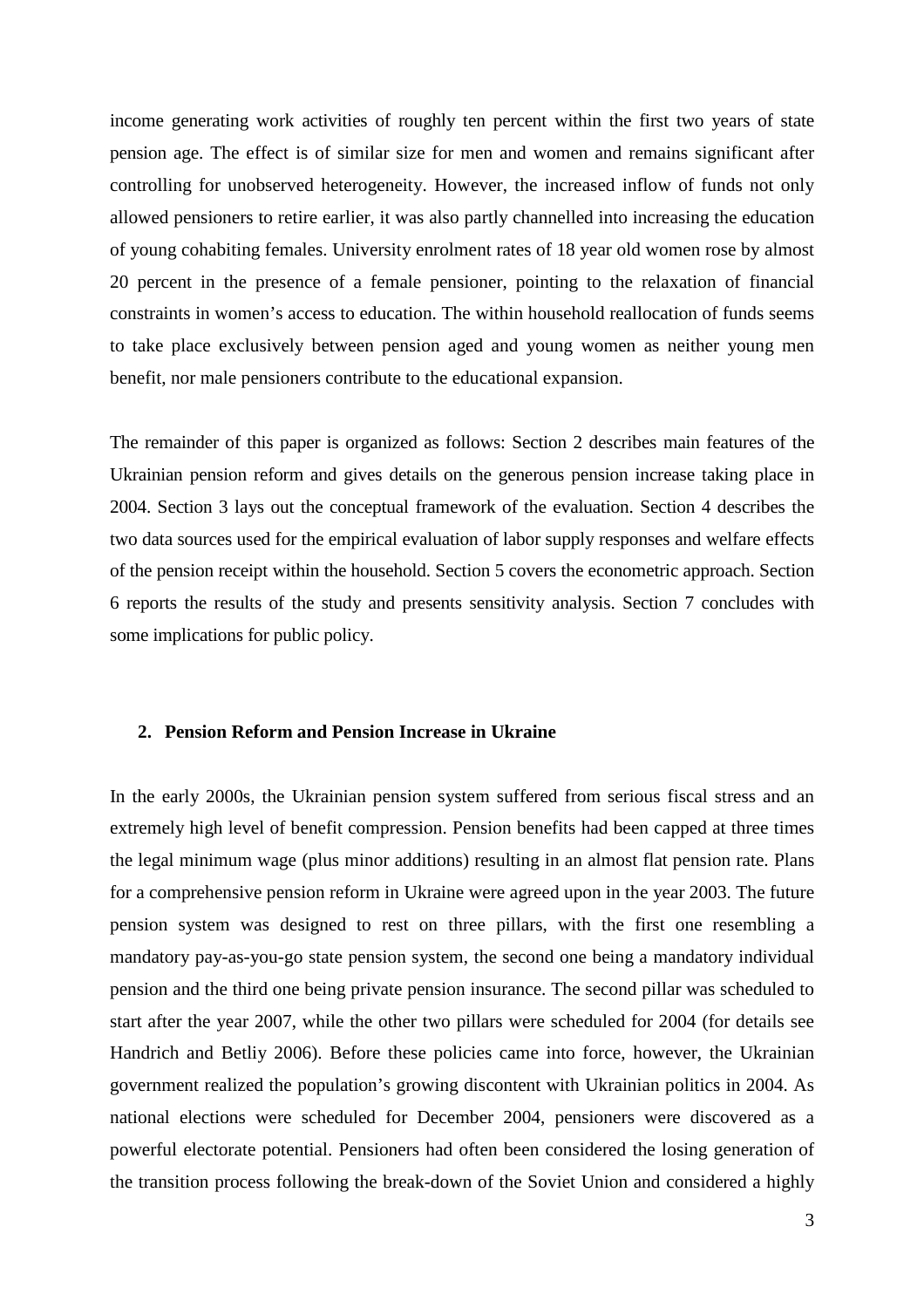poverty-exposed social group. As a consequence, the government started increasing the compulsory age-dependent pay-as-you-go pillar of the pensions system; the legal minimum pension was especially strongly improved in order to fight poverty. The minimum pension rose from below 100 Ukrainian Grivna (UAH) per month in late 2003 to over 280 UAH in late 2004 and even to almost 350 UAH in mid 2005 (Figure 1). After September 2004, the legal minimum pension even exceeded the legal minimum wage substantially. While the reforms were initially designed to give better incentives for high income earners to contribute to the system through removing the top cap on the state pension, the sharp rise in the minimum pension actually introduced a binding pension floor: Average wage earners with full working history (40 years) could now hardly scratch the legal minimum pension, and consequently 88 percent (!) of 13.3 million pensioners in Ukraine received the legal minimum pension in 2004 (World Bank 2005).

Figure 2 shows that the legal minimum pension level was partly binding in 2004. The left superimposed vertical line marks the average monthly legal minimum pension.<sup>2</sup> Given that pension data are reported on a yearly basis, it is impossible to judge whether those pensioners receiving on yearly average less than the average legal minimum pension are victims of pension arrears, of too low monthly pension payments or victims of a too slow revaluation of their pension levels. However, pension arrears were quite rare during the time period under consideration with less than 0.4 percent of pensioners reporting outstanding pension payments. Clearly visible in the Figure is the pension cap (dashed vertical line). In 2005, the pension floor is three times higher and seems to be binding. Overall the distribution of monthly pension receipt has changed from a bimodal to a unimodal, even more compressed, structure.

#### **3. Conceptual framework**

The increase in the legal minimum pension in mid 2004 was intended to reduce poverty among the pension aged population. While I will be initially considering the success of the pension increase with respect to household welfare, the main interest of the following analysis touches upon labor supply responses of pension aged adults and the human capital effects for the younger generation.

<sup>&</sup>lt;sup>2</sup> As pension receipt is reported on a yearly basis in UHBS, we have to use a legal minimum pension averaged over twelve months.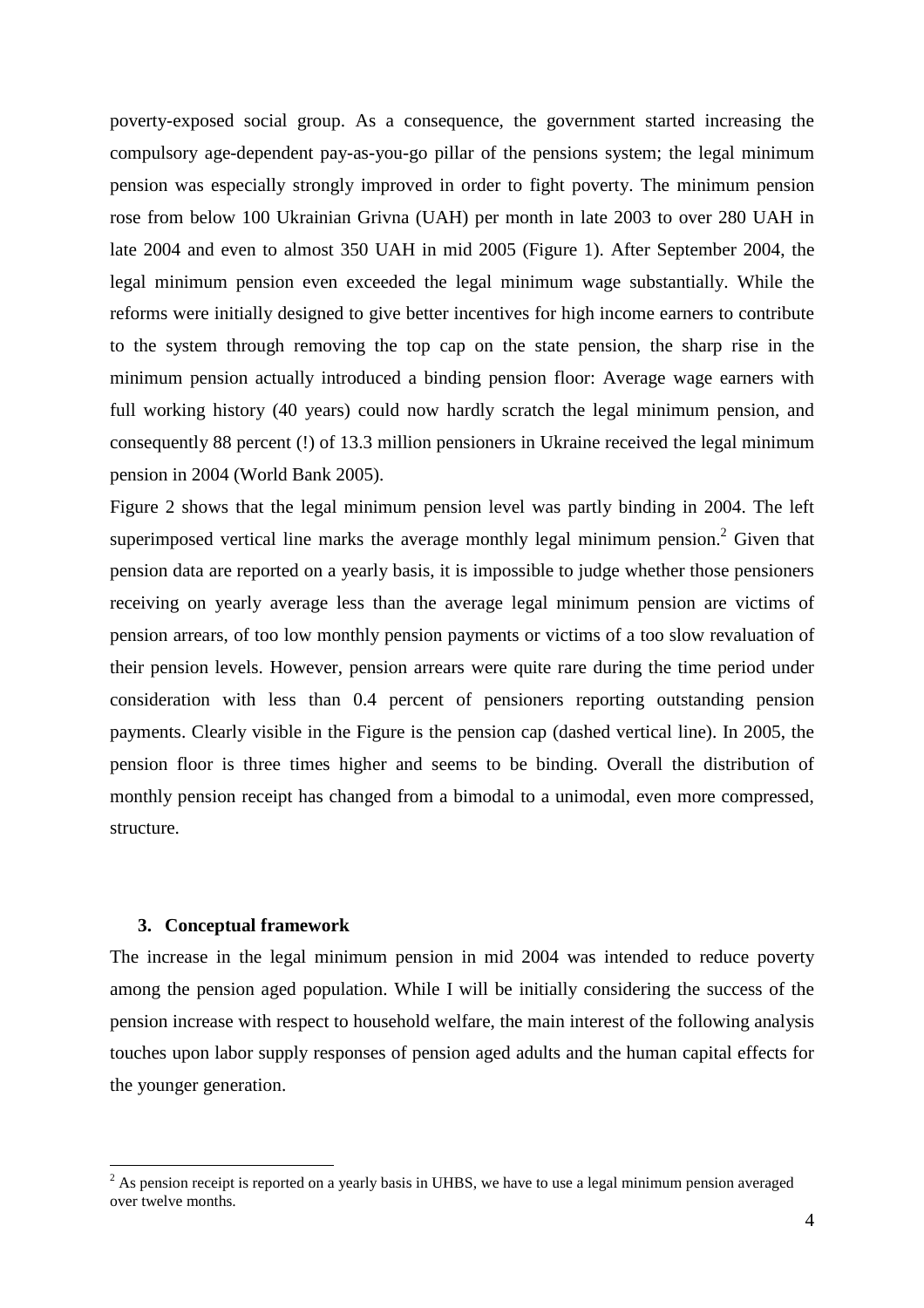An investigation of the sudden pension increase in Ukraine should answer the following questions: 1) Did the pension reform improve the welfare of households including pensioners? 2) Have increased pension entitlements reduced the share of working pensioners? 3) Did the pension reform set free side effects for university enrolment of young women?

As can be seen from Figure XX, employment levels for men and women decline around the retirement age, but remain still substantial for several post-retirement years. Two years after reaching the retirement age, 30 percent of women and 20 percent of men are still employed. After five years, 17 percent of women and almost 15 percent of men have regular employment. These high levels of working pensioners are likely to be related to the insufficient pension receipt of many elderly, as evidenced for Russia (Kolev and Pascal 2002). However, given the comparably low pension age, one could imagine that, for instance, 56 year old women or 61 year old men simply voluntarily keep on working. Support of this idea might come from the observation that virtually all working pensioners work full time 40 hours (Figure XX). In reality, working relations are still extremely inflexible in Ukraine and most individuals face the decision to work full time or not to work at all. As a consequence, labor supply responses in Ukraine mainly take place at the extensive margin.

If poverty was at the cause of elderly staying at work, a substantial non-anticipated pension increase like the one projected in 2004 should allow more pension-aged to retire with a decent living standard.<sup>3</sup> As pensioners could not foresee the sudden reform, it should be possible to trace welfare effects as well as labor supply responses directly in the data.

There exists a substantial body of literature pointing to the intra-household allocation of resources from grandmothers to their granddaughters (Duflo 2003). If similarly grandmothers care about the human capital endowment of their female family members, they might be willing to share part of their available resources with them. Unlike in many developing countries, enrolment into basic education is not critical in Ukraine, a country with full enrolment into a well-developed educational system during Soviet times. However, university education is a matter of choice and endowments (of both, ability and money). Grandmothers might help to finance granddaughters' university education. To test this hypothesis, one has to carefully check whether enrolment rates change in an environment where novel university curricula are generally on expansion. As students take up their studies directly after graduation from secondary school around the age of 18 and as lodging is expensive and not freely available in many Ukrainian cities, many students co-reside with their family. I will

 $\overline{a}$ 

 $3$  For potential "life-time" labor supply effects on elderly see e.g. Lazear (1985), Bosworth and Burtless (2004).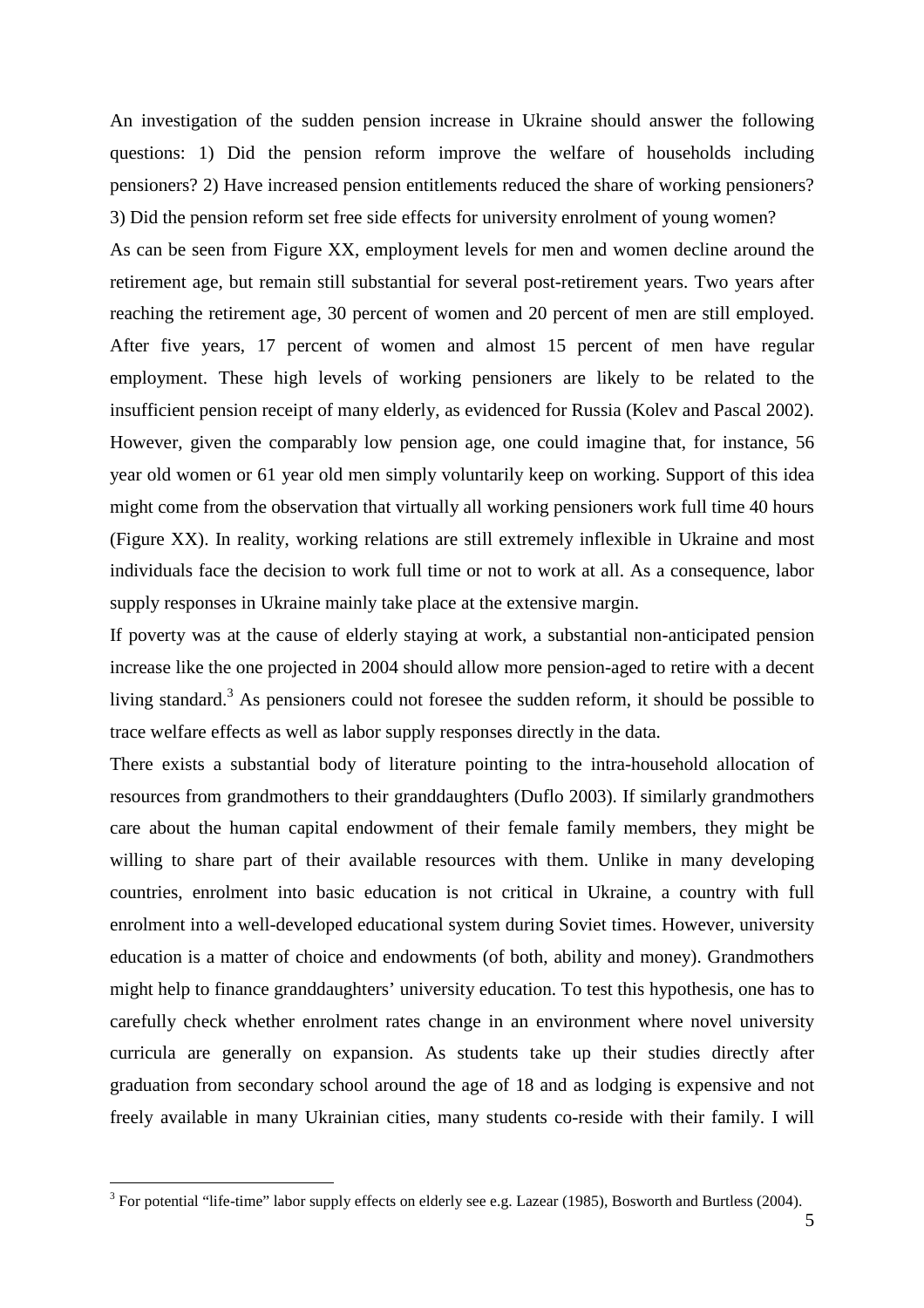thus take the natural experiment of the pension increase in order to test whether increased household resources *caused* an increase in university enrolment of young women.

### **4. Data**

To evaluate the impact of the substantial pension increase on the average labor supply of Ukrainian household members, we use five waves (2002-2006) of the national representative Ukrainian Household Budget Survey (UHBS) which interviews 25,000 individuals on an annual basis. Data collection is performed by the State Statistics Committee of Ukraine in December of every year. The data comprise a rich set of individual and household characteristics, information on employment as well as incomes. Unfortunately, the UHBS lacks information on hours worked, but as will be shown later, the low degree of flexibility in the Ukrainian labor market allows individuals only to choose between full-time work and no work in most cases, including those in the pension age. Another drawback of the data set for the current analysis is the way how earnings and pensions are retrieved. Individuals are asked to report net yearly earnings and yearly pension receipts. As a consequence, the effect of a pension increase in mid 2004 will be reflected much weaker in the December 2004 data as compared to December 2005.

To overcome the data limitations of the UHBS and in order to take a closer look at how household members change their working behaviour after the increase in pension receipts for co-residing pensioners, we make use of the panel component of the Ukrainian Longitudinal Monitoring Survey (ULMS). The nationally representative ULMS is collected by the Kiev International Institute of Sociology. All three waves of the panel (for the years 2003, 2004 and 2007) are used for the analysis. As the vast majority of data collection is performed in early summer (May to July), the panel comprises two waves prior to the exogenous pension increase. The data set allows a much more detailed analysis of labor market responses as we can analyse working hours (actual and usual hours) as well as monthly net incomes. Using panel data allows us to control for several unobservable individual characteristics which might impact on labor supply behaviour in a way that is non-traceable when using crosssectional data.

Age-eligibility of this state pension is crucial for the following analysis, as it allows circumventing potentially endogenous behaviour in drawing pensions. A household can gain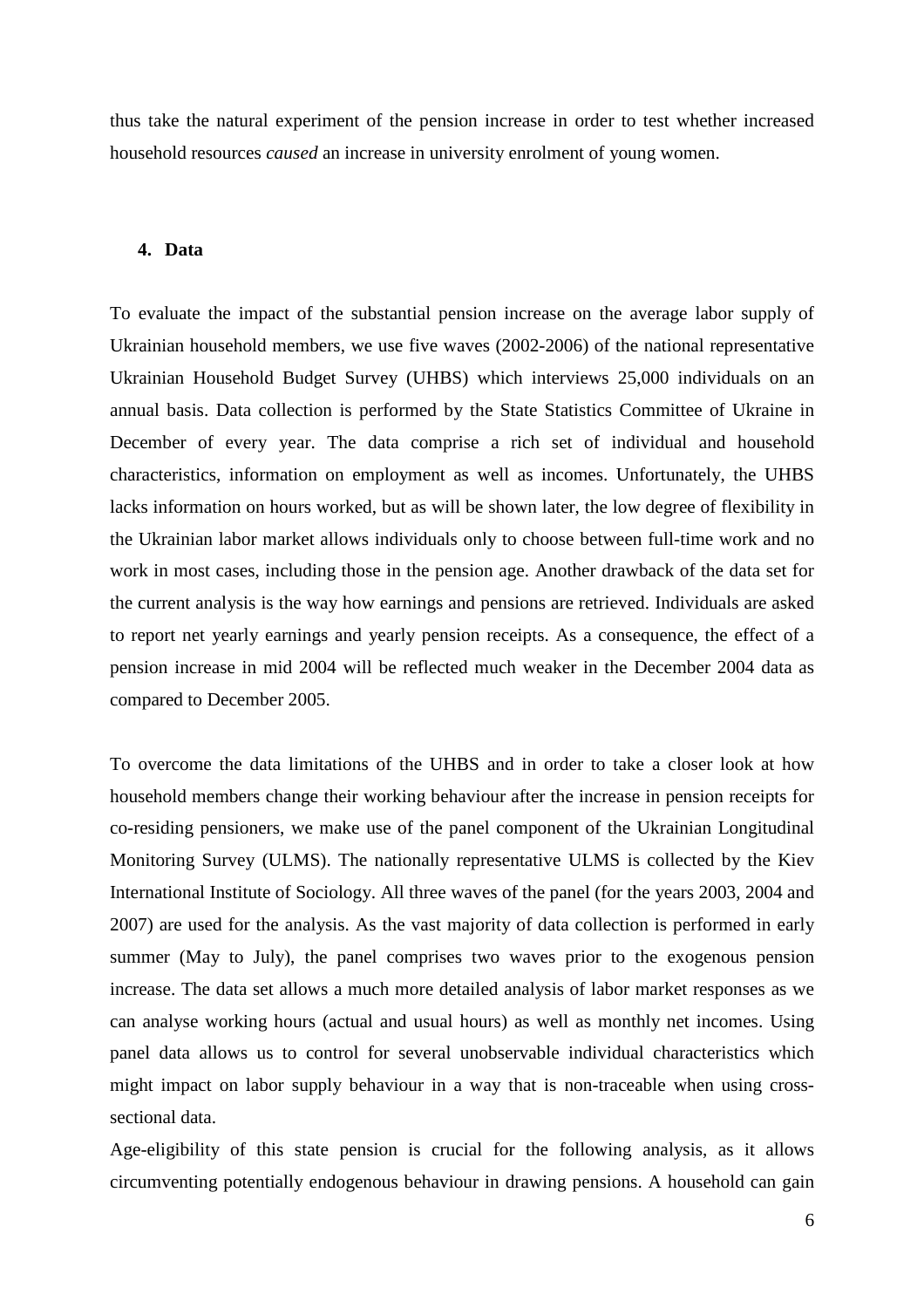pension eligibility status if at least one member of the household reaches pension age across the years (55 for women and 60 for men) or if a pensioner moves into the household from outside.<sup>4</sup> To the contrary, households can also loose pension eligibility status if a pensioner moves out of the household or dies. To circumvent potential selection bias into actual pension receipt of the elderly, we use age-based pension eligibility as an instrument for it. Another legal requirement for pension eligibility is a minimum of 20 years of work. The UHBS data set contains information on the years worked throughout lifetime which allows us to generate a very strict measure of pension eligibility. Generally speaking, only a minor fraction of those currently pension aged has worked fewer than 20 years as a consequence of the Soviet fullemployment policy (1.8 percent). To maintain a purely exogenous pension age indicator, I will demonstrate the results without the minimum-working-years requirement. The purely age-based treatment estimates which I will present later on are thus lower bound estimates of the true effect. Robustness checks excluding those with below 20 years of work experience from the eligibility criterion indeed confirm that the true effect is likely to be economically and statistically bigger.

Table 1 compares households with and without at least one pensioner in both data sets, ULMS and UHBS. At a glance, the two data sets differ to some extent in household characteristics with ULMS comprising somewhat larger households. In both data sets, co-residing households are more prevalent in rural areas. Table 2 shows the share of pension aged individuals in the samples of the ULMS and UHBS. While in UHBS the share of the pension aged is relatively constant around 28 percent, the share increases in ULMS markedly, because this balanced panel "grows" older. Consistently across both data sets and all years, the share of pension aged exceeds the share of those receiving an old age pension by one to two percent. Beside pensions arrears (which were almost negligible during this period of time), the difference mainly stems from pension aged individuals who kept working without drawing the compulsory state pension, which is only based on age.

 $\overline{a}$ 

<sup>&</sup>lt;sup>4</sup> Again, the ULMS data set is more detailed as we know exact dates of birth and can thus control for changes in household composition across years.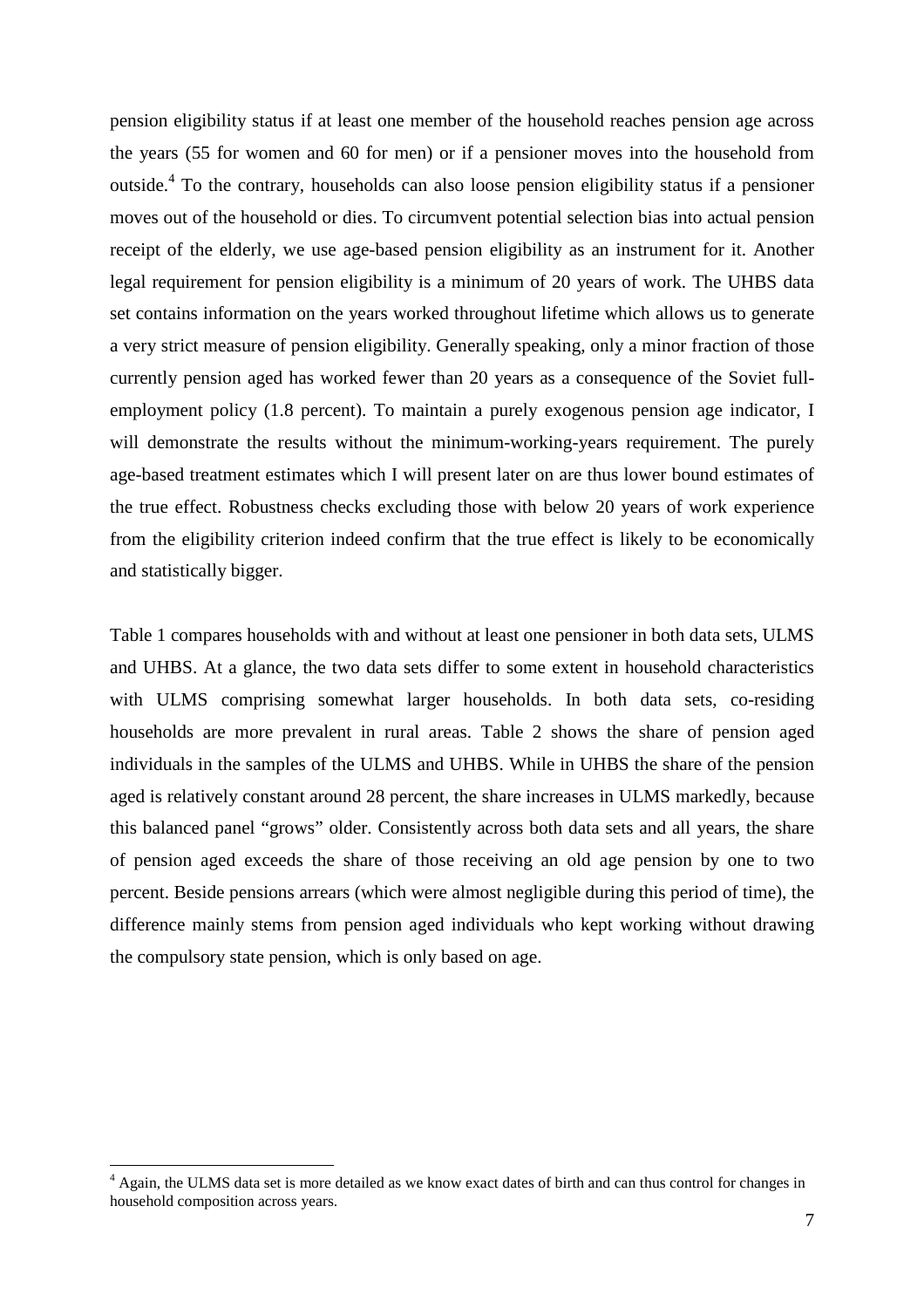#### **5. Econometric Approach**

 $\overline{a}$ 

To evaluate the effect of the pension rise on household welfare I make use of a simple difference-in-difference estimator (DiD) where the pension increase is interpreted as treatment on those households including at least one pension eligible person. To prevent from endogeneity bias of pension draws, a pensioner is defined as a pension aged person, independent whether the person really received an old age pension. Through the use of a control group (households without any pensioner) we can keep other effects, e.g. a general rising trend in welfare, constant. The estimated regression model is the following

$$
y = \beta_0 + \beta_1 P + \beta_2 T + \beta_3 P^* T + \beta^* X + u \tag{1}
$$

with *y* being the dependent variable (welfare, later university enrolment), *P* being an indicator for a co-residing pension eligible adult (as compared to the absence of any pensioner *N*), *T* being an indicator for the post-treatment period (i.e. the years 2005 and 2006 for UHBS as well as 2007 for ULMS) and *P\*T* being an interaction effect of *P* and *T*. *X* is a vector of household controls including household size, the share of females in the household, a dummy for the presence of children up to age seven, average age and education in the household (the latter only for persons older than 19 years), settlement type and region. As such,  $\beta_l$  captures welfare differences between pension aged and non-pension aged households before the reform. The rationale behind the DiD approach is that while the pension reform "treated" only households which contained at least one pensioner, no change occurred for households without pension aged adults and consequently without a comparable increase in household resources (control group).<sup>5</sup> If the presence of a pensioner is associated with a higher level of welfare, this coefficient should be positive and significantly different from zero.  $\beta_2$  reflects aggregate changes in welfare that are independent of the scheduled policy and could e.g. comprise a rising trend in wages over time (or in the supply of university facilities for the enrolment example). The coefficient of interest is the difference-in-difference estimator  $\beta_3$ which reports the average treatment effect on the treated:

$$
\beta_3 = (\bar{y}_{P,2} - \bar{y}_{P,1}) - (\bar{y}_{N,2} - \bar{y}_{N,1})
$$
\n(2)

<sup>&</sup>lt;sup>5</sup> There is no evidence, that the implementation of the pension rise was financed through rising income taxes, which could potentially affect welfare of households containing only working age persons..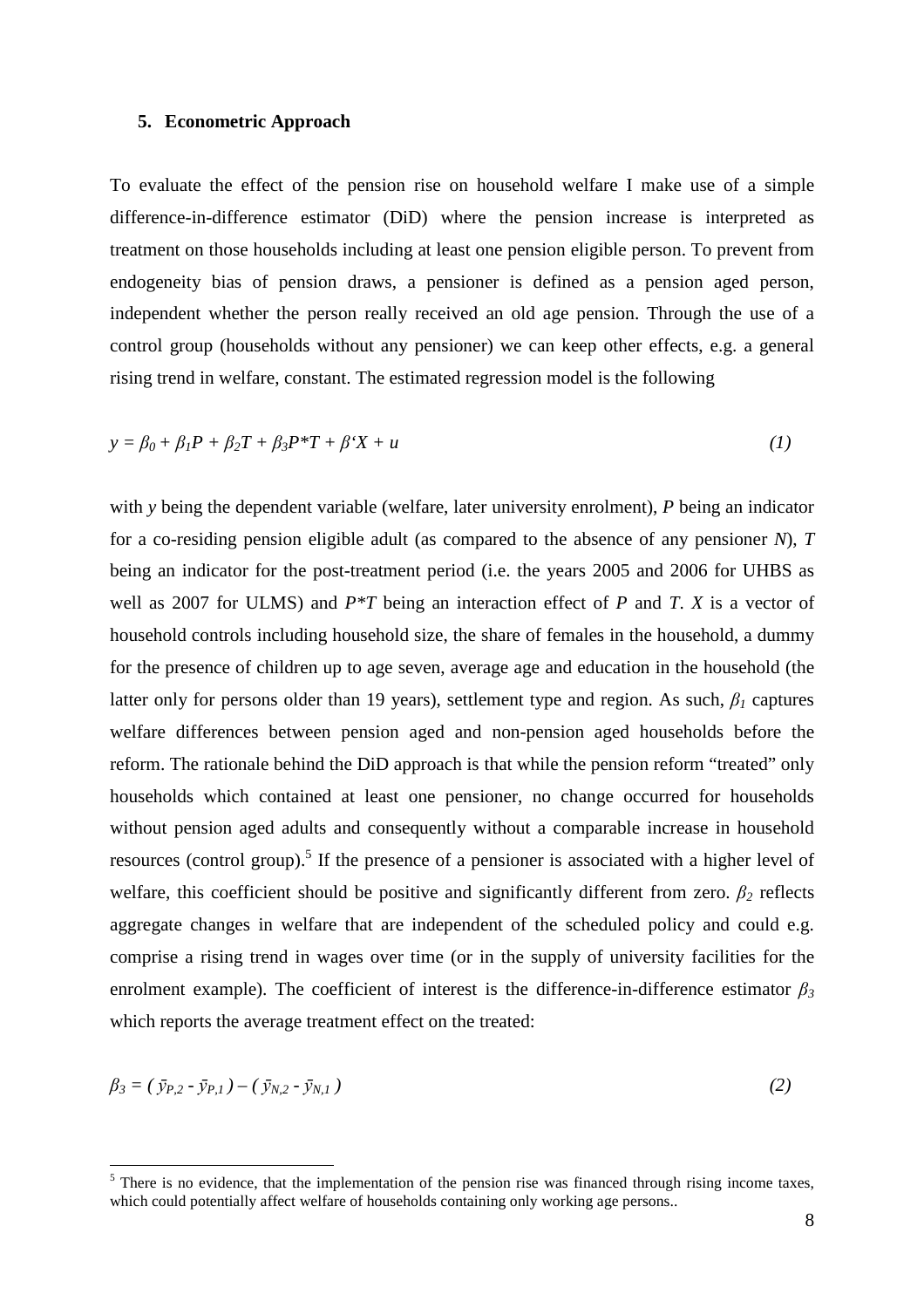The same estimation strategy is used to evaluate the effect of the pension increase on female enrolment rates at university. To reduce confounding factors as much as possible, I make use of the relatively large sample size of the UHBS and focus my analysis only on young persons aged 18 (the year when most students enrol into university courses).

In order to estimate the causal effect of the pension increase on the labor supply choices of pension aged individuals I make use of a Difference-in-Differences estimator exploiting the discontinuity of pension eligibility. As pension ages are rather low in Ukraine, it seems reasonable to compare individuals shortly before and shortly after reaching the pension age threshold without running into the risk of comparing adults of different biological abilities to work. I use a similar estimation strategy as in (1) but compare only individuals two years prior and two years after the official pension age.

It would be desirable to further control for individual unobserved heterogeneity in the labor supply responses of individuals. This can principally be done using the ULMS, however, the smaller sample size requires a broader choice of comparison years (four years). In this case, equation (1) is modified to the following:

$$
y_{it} = \beta_0 + \beta_1 P_{it} + \beta_2 T + \beta_3 P_{it} * T + \beta' X_{it} + u_i + e_{it}
$$
\n(3)

A back draw of the ULMS data is the gap in the observation period. The first post-reform observation is in 2007, already two and a half years after the reforms took place. On the one hand this gives us the opportunity to test whether the measured effects have some persistence, on the other hand, it becomes harder to interpret the size of the treatment effects.

As household composition is potentially endogenous (see below; Edmonds et al. 2005) I make use of the panel component of ULMS and restrict the ULMS analysis only on households that have not gained an additional pensioner after the reform year 2004 except for those which contained members who reached the pension age.

#### **6. Results and sensitivity analysis**

Table 3 clearly shows that household containing a pensioner received a significant welfare advantage after the implementation of the pension reform. The treatment effect is significant positive for both samples and for both OLS and fixed effects estimation (in ULMS only). The difference in the size of the estimator can be attributed to different measurements of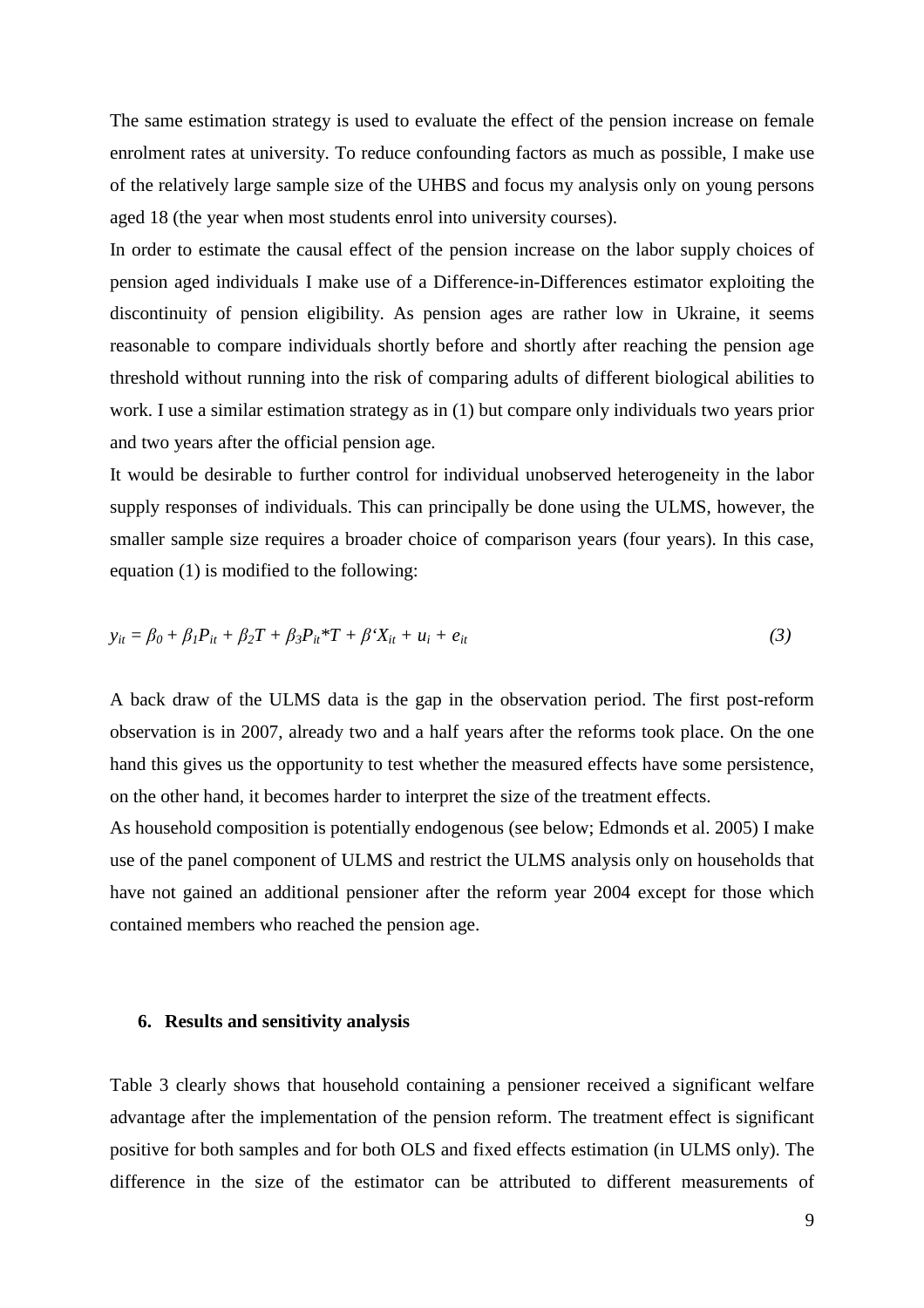consumption: ULMS excludes durables while UHBS contains durables consumption. Further the longer observation gap in ULMS might potentially contribute to a slight upward bias in the estimates. Given the setup of the difference-in-differences estimator with a common trend, it is hard to believe that the observed effects might be attributable to overall rising welfare. Also, there is no indication for an expansion of employment participation of working age adults in pensioner households—if any effects are observable the number of working adults is even lower in pension households after the reform as compared to before.

Given these results, the goal of the government to improve welfare levels of pensioners has been realized, although the analysis so far does not allow any welfare distinction between different household members within the household.

Table 4 indicates that pension eligible individuals retired much faster after the reform than before. Within two years after reaching the pension threshold, men and women are working roughly ten percent less.**<sup>6</sup>** Although this result is robust across both samples, several alternative hypotheses might also partly explain the observed retirement pattern.

As we are comparing persons close to the pension threshold, our estimates will be sensitive to any changes occurring among those below pension age. As Figure 6 shows, those persons directly below the pension age exhibit a much more positive employment trend over the observation period than most of the other age groups. Generally, the Figure indicates that younger individuals had a much more positive general employment trend over time than older individuals. But the spikes below age of 55 for women and below age of 60 for men suggest that individuals might have responded to the pension reform in an unexpected way: In order to be entitled for pension payments, some people might try to enter the labor market shortly below pension age. If this was true, the comparison of 53/54 year old women with 56/57 year old women might be biased. Therefore I also chose an "earlier" comparison group (extending to the previous five years) in order to circumvent this problem and find still highly significant results which are 25 to 50 percent smaller than the initial ones.

The results might also be biased if the pension reform produced other incentives favoring earlier retirement. However, the opposite is true: The Ukrainian pension reform even introduced incentives to work longer (giving bonuses for the time worked beyond the pension

 $\overline{a}$ 

 $<sup>6</sup>$  In a further test whether the pension aged react to the reform I test whether pension withdrawals are affected.</sup> Men are significantly more likely to draw their old-age pension in the years following the reform (the effect for women is positive but insignificant), indicating that pension coverage increased in the elderly population through the reform (results not shown).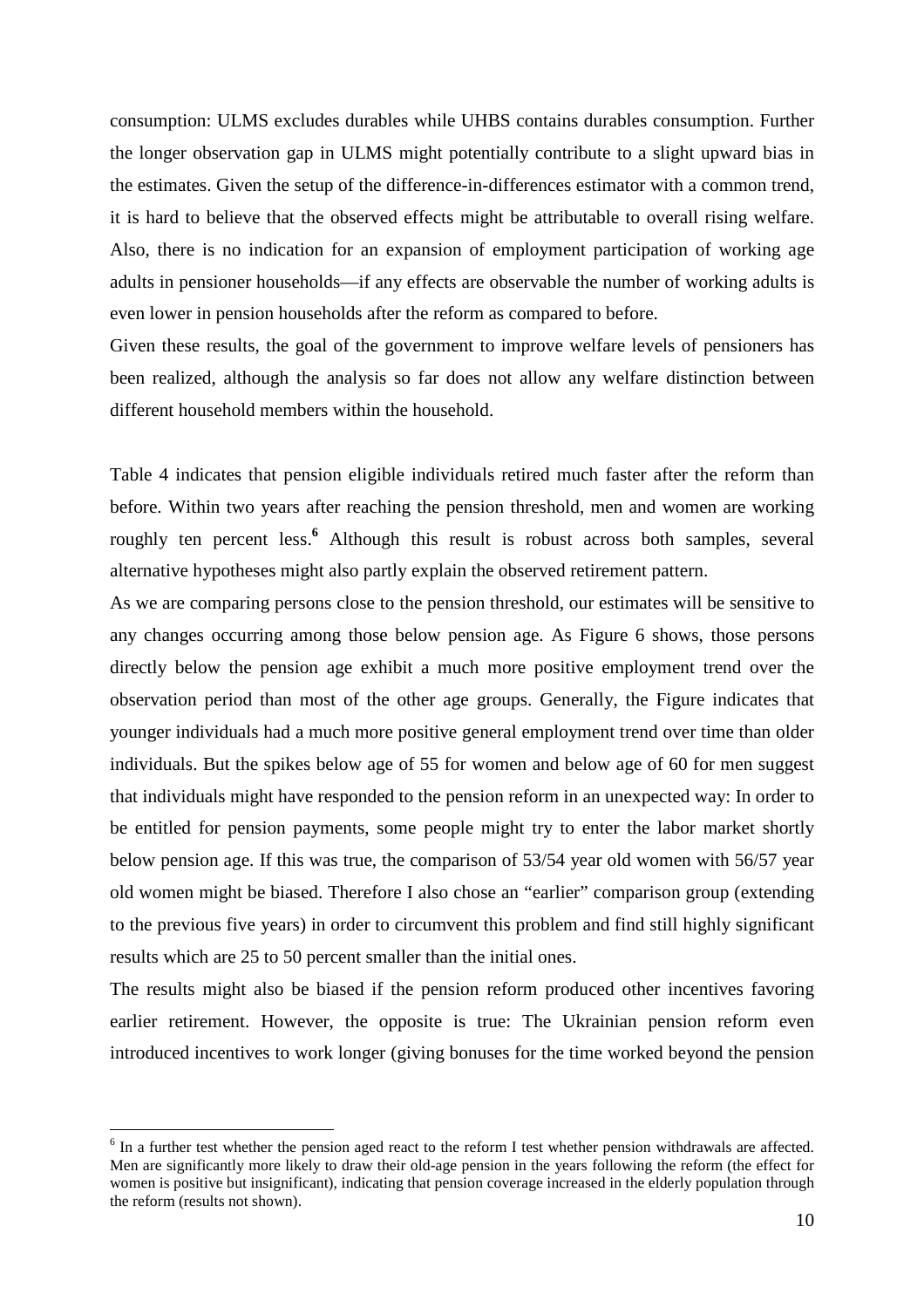age). Thus one can state that such a policy might have weakened the work-reducing effect of the pension increase, which however is still significantly negative.

Given the general improvements of the welfare situation of Ukrainian households during the 2000s, one could argue that the results are driven by welfare gains stemming from other household members. However, I control for different types of incomes received by the entire household. I also provide more robustness by looking at households without co-residing working age adults and find qualitatively the same results.

It has been noted in the literature that household formation is potentially endogenous to the receipt of benefits (Edmonds et al. 2005). Household members who would like to reduce their labor supply might decide to co-reside with working aged individuals in order to pool resources. If this was the case, estimates not taking into account the potential self selection might be seriously biased. Although it is impossible to infer any changes in household composition in the UHBS data, the panel component of the ULMS helps to investigate this issue in greater detail. It is not sufficient to simply compare patterns of household composition over time, as some working age adults might just live together with a person who reached pension age between 2004 and 2007. I can use exact birth date information from the household roster to establish whether a pensioner moved into the household between years.<sup>7</sup> Overall, 2.7 percent of working age adults were living in a household to which a pension aged

adult had moved between 2004 and 2007. When excluding those rearrangements, I still find the same results so that endogenous household formation can also be ruled out as an explaining factor for the observed patterns of reduced work among the pension aged.

Finally, one could argue that perhaps the health situation of the population is deteriorating over time. Although Ukraine has experienced a severe health crisis, this factor is unlikely to explain the retirement pattern, as the results still hold up after controlling for a wide array of chronic disease.

In a last step I analyze whether the increase pension receipt was used in order to support the young generation in their human capital accumulation. As secondary education is rather the norm in Ukraine, it is interesting to look at higher education, for which some potential students might be financially constrained. Table 5 shows that the presence of a female pensioner after the pension increase has a significantly positive effect on the university enrolment rates of 18 year old women. As the Table reveals, there are no comparable effects

 $\overline{a}$ 

 $<sup>7</sup>$  Also, a working age adult can move into a pensioner's household.</sup>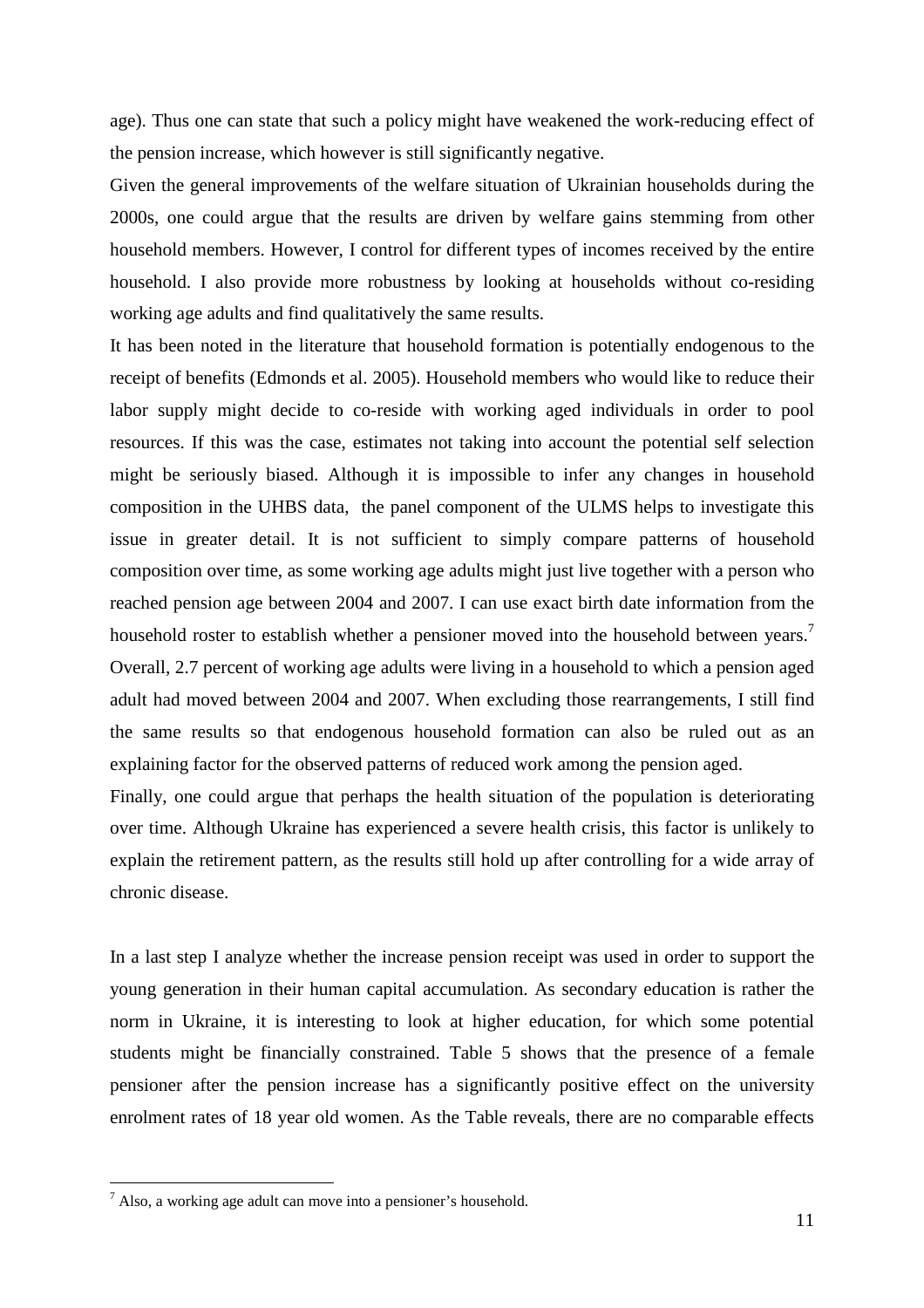for young men. Also, pension income from male pensioners has no similar enrolment effect on either of the sexes.

To test whether the significant jump in enrolment rates of females can really be attributed to the pension increase I try to "simulate" a treatment between other years throughout my sample. As expected, the effects were zero between all other years thus showing that the responsible treatment took place between 2004 and 2005.

As there was at the same time no policy in place which should selectively support the access of women to higher education, it seems rather unlikely that educational policies should suddenly favor access of women over that of men. This also supports the finding, that the pensions paid to female pensioners were used to support young women.

This result can be further underlined when using real cash pension values as gradual treatment. As becomes evident, more pension income for women improves the likelihood of young women to enroll at university.

#### **7. Conclusions**

This paper has shown that the substantial pension increases in Ukraine between 2004 and 2005, which the government preliminary targeted at reducing poverty among pensioners, had significant positive welfare effects on the pensioner population. At the same time, the reform reduced the post-pension age labor supply of both, pension eligible men and women. As second order effect, the reform also has changed the incentives to join the labor market just before reaching the pension age pointing to the development of a sharper retirement threshold in Ukraine. Unlike in Western industrialized countries the relatively static nature of the Ukrainian labor market reduces the opportunities for adjustments of individual labor supply at the intensive margin (due to the absolute predominance of full-time contracts with inflexible hours). The paper also revealed a human capital effect in the younger generation, as pension payments for women contributed to rising tertiary enrolment rates among young females. The results are in line with wider international evidence that women are more likely to pool resources within the household.

The results from the analysis suggest that well-informed public pension policy should take into consideration potential second order effects on individual labor supply (see Fisher and Keuschnigg, forthcoming). The policy goal to combat poverty via pension increases might become ineffective and fiscally extremely costly, when household members withdraw their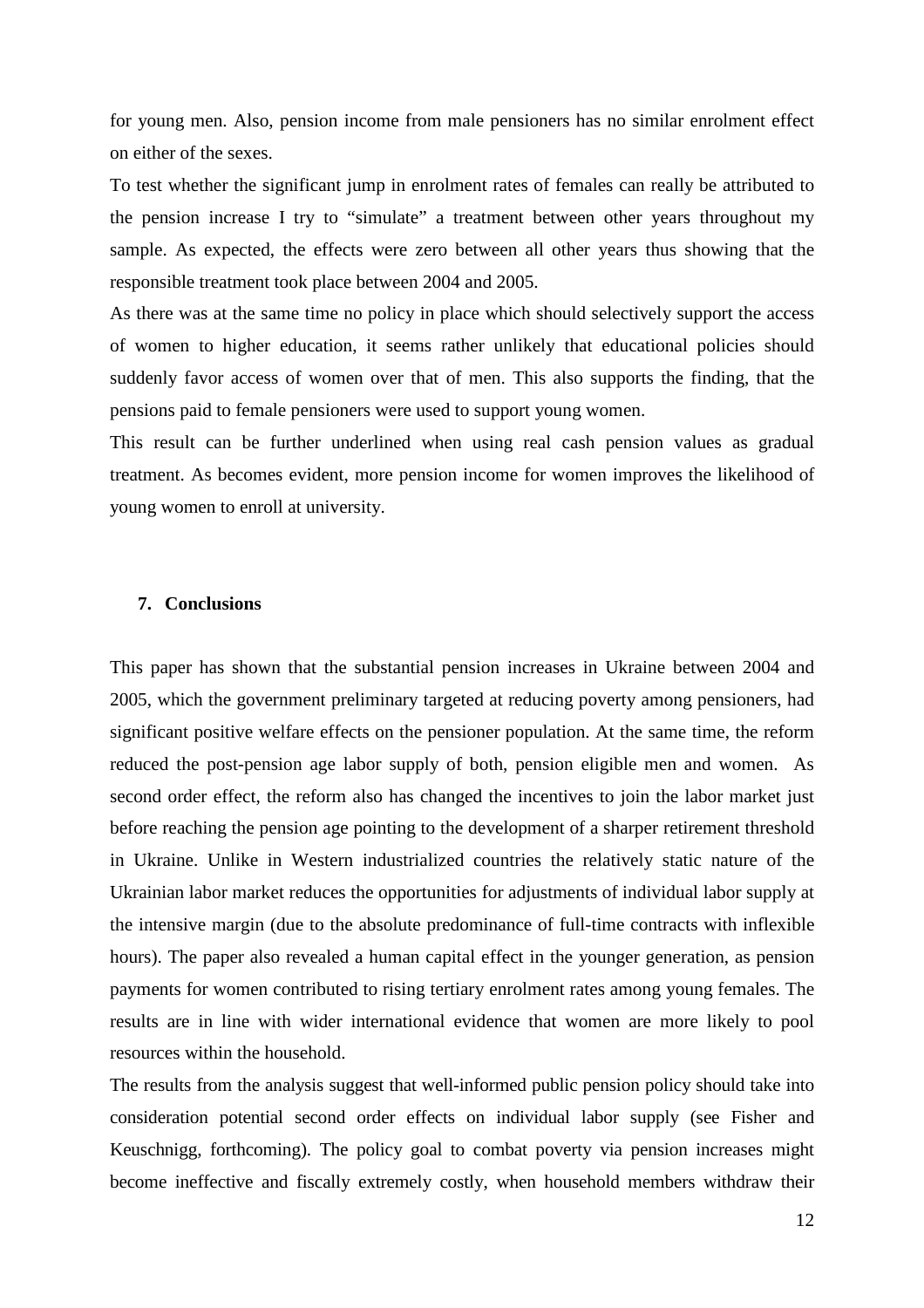manpower from the labor market. As a consequence, overall welfare levels might increase less than in a static framework without labor supply response. At the same time, the untargeted nature of the pension increase has contributed to the human capital enhancement of young women. The state, however, has to consider whether direct financing of educational programs might have reached similar positive effects at lower costs.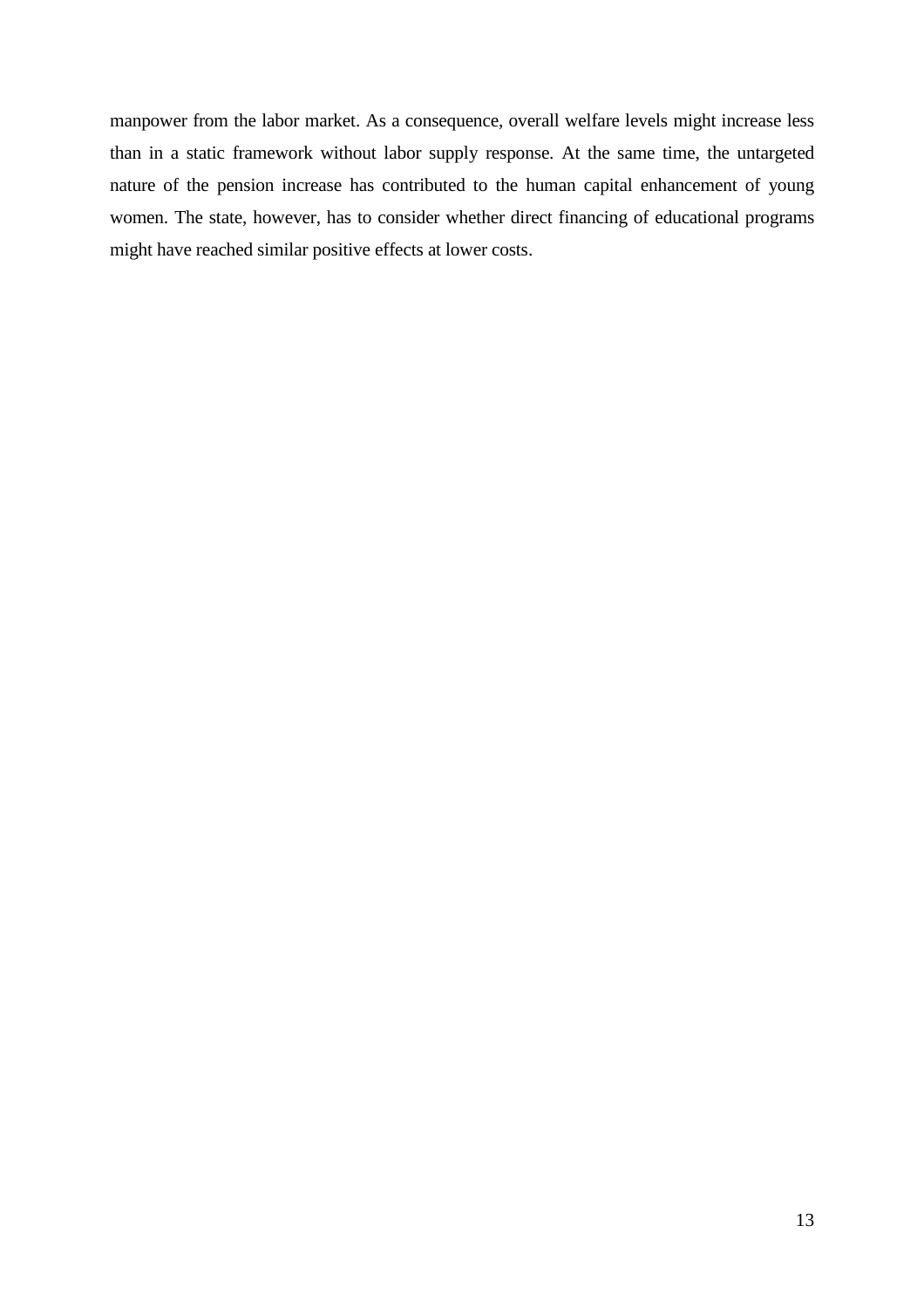## **Tables and Figures**

## **Figure 1**

Monthly minimum pension and minimum wage (in UAH)  $\frac{450}{ }$ 



## **Figure 2**

Share of working women







Source: UHBS; author's calculations.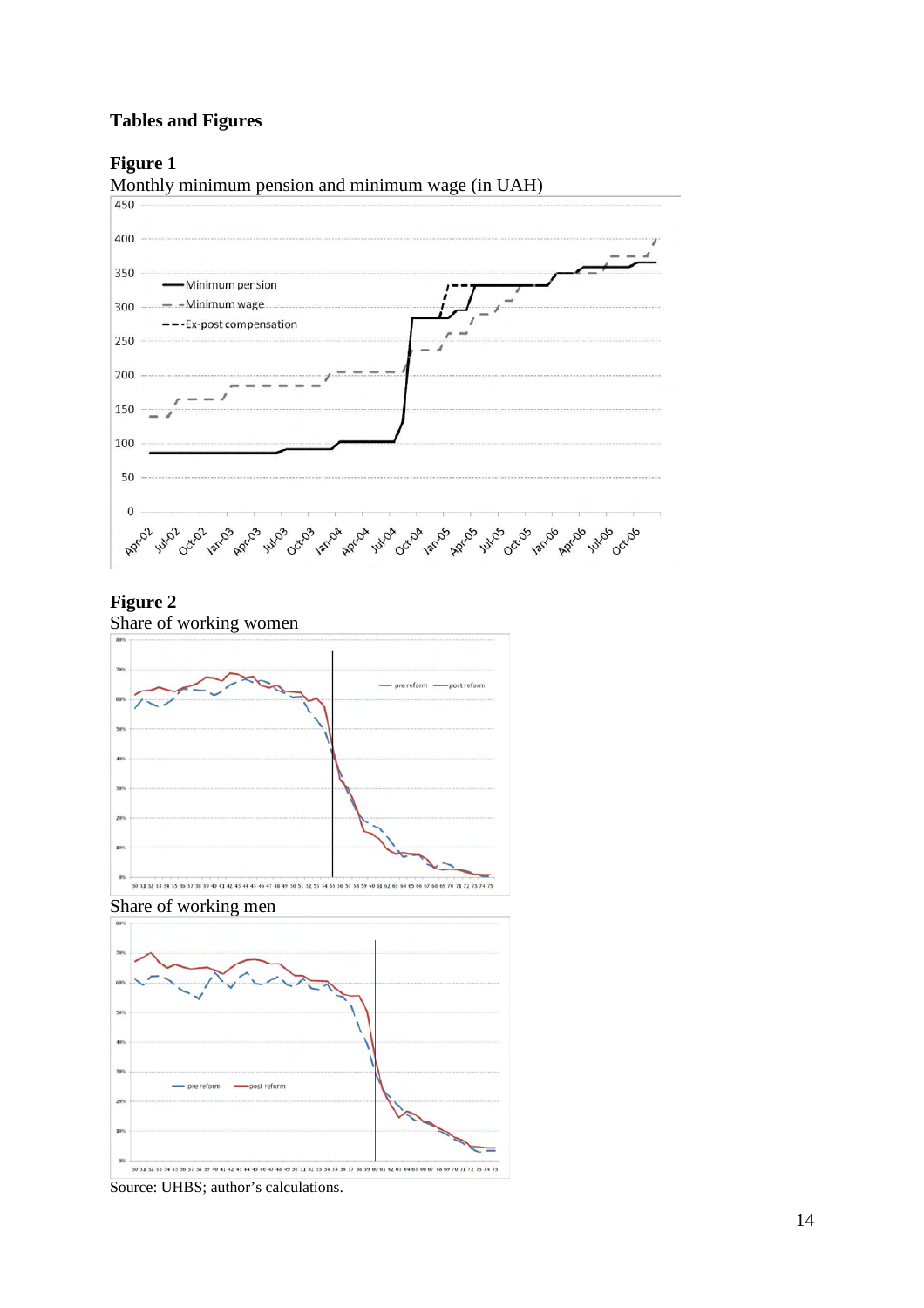#### **Figure 3**





Note: The superimposed full vertical lines mark the average monthly legal minimum pension for 2003 (left) and 2005 (right). The monthly legal minimum standard is computed as weighted average about the preceding 12 months. In 2005, the legal minimum pension rose slightly between January and April, however, pensioners were ex-post compensated by the government, so that the nominal pension level was 332 for all months in 2005. The dashed vertical line marks the state pension cap which was in place prior to the reform. Pension incomes are deflated by national CPI to December 2002.

Source: UHBS; author's calculations.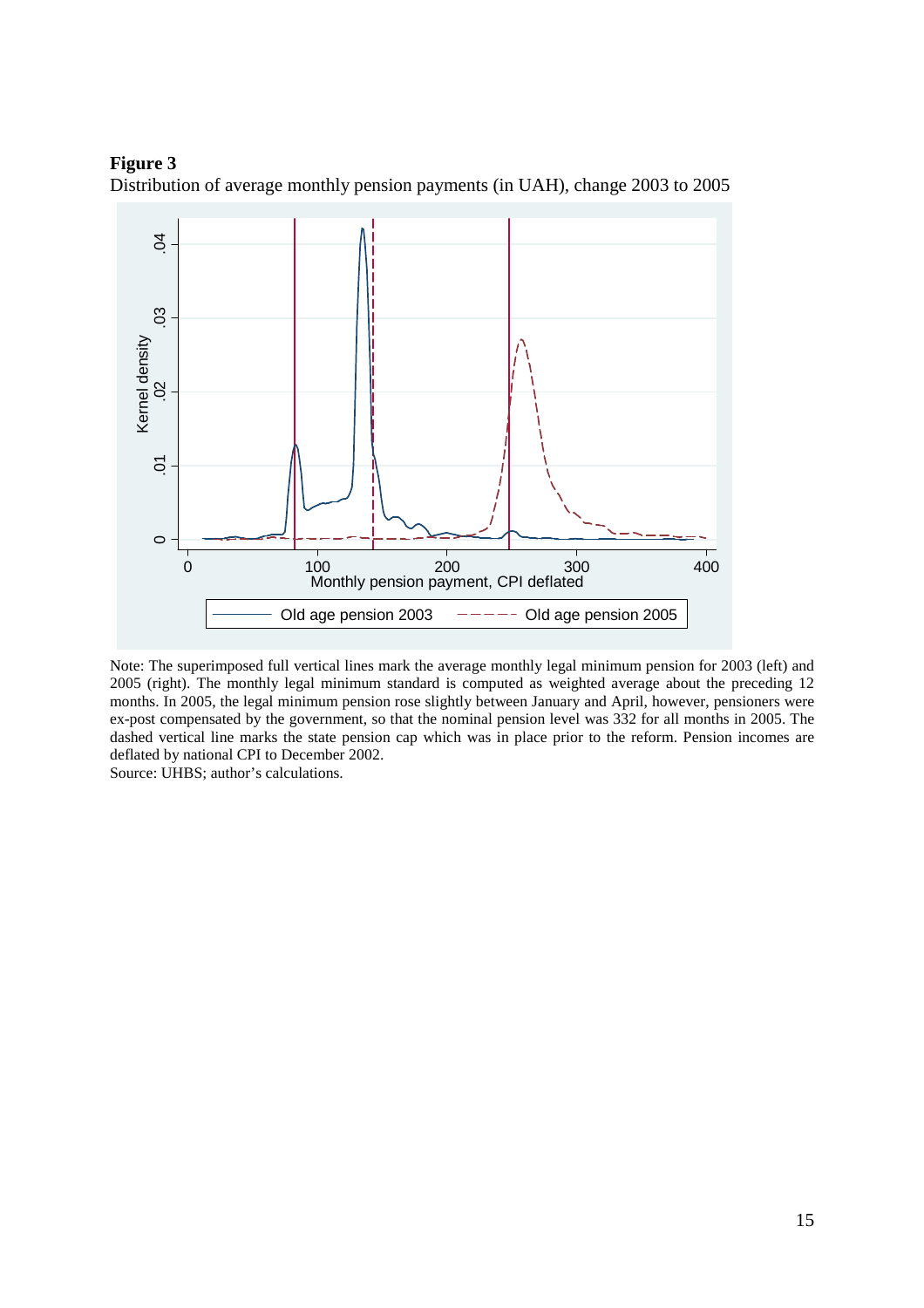100% 80% 60% -Men Pre-reform Men Post-reform 40% Women Pre-reform Women Post-reform 20% 0% 52 53 54 55 56 57 58 59 60 61 62 63 64 65  $50$ 

**Figure 4**  Old age pension receipt pre- and post-reform, by gender

## **Figure 5**

Working hours of working age vs. pension age individuals (actual working hours)



Source: ULMS; author's calculations.

Source: UHBS; author's calculations.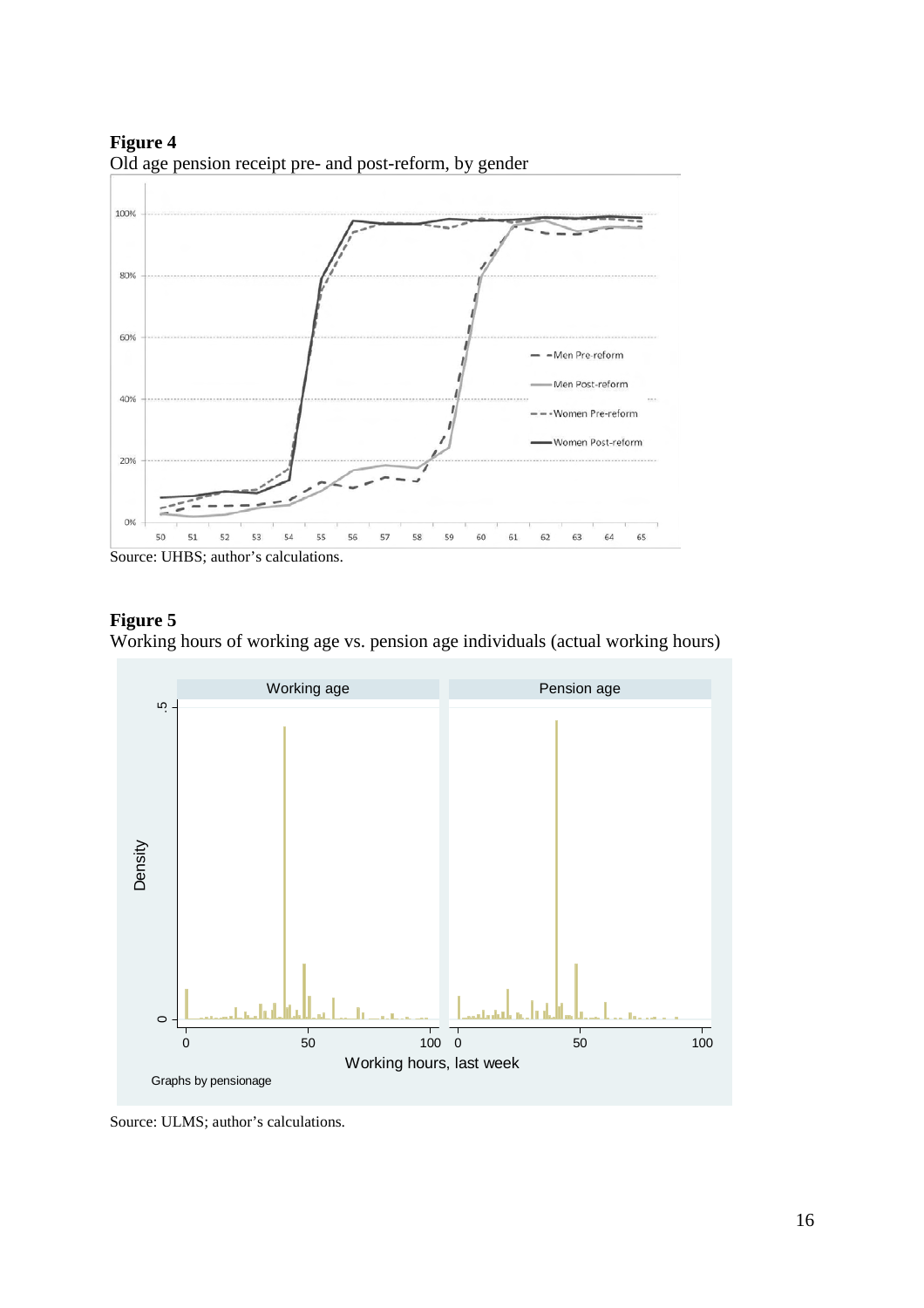



Age specific employment trends pre- (2002/2003) vs. post-reform (2004/2005), by gender

Source: UHBS; author's calculations.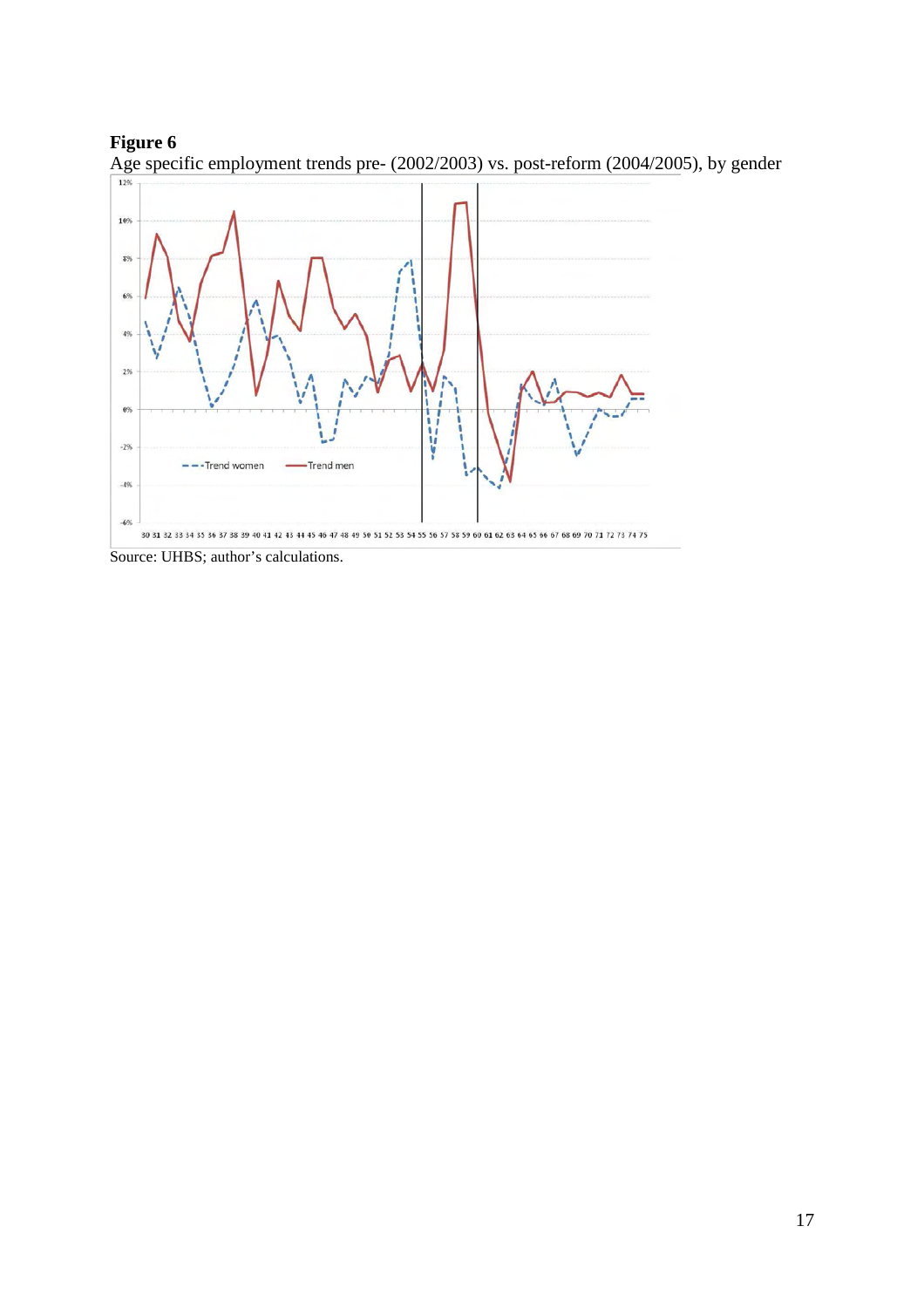## **Table 1**

Comparison of households with pension eligible and without pension eligible persons

|                | <b>ULMS</b><br>Non-  | <b>ULMS</b>                 | <b>ULMS</b>  | <b>UHBS</b><br>Non- | <b>UHBS</b>                           | <b>UHBS</b>  |
|----------------|----------------------|-----------------------------|--------------|---------------------|---------------------------------------|--------------|
|                | pension<br>household | <b>Pension</b><br>household | <b>Total</b> | pension             | <b>Pension</b><br>household household | <b>Total</b> |
| Household size | 3.6                  | 4.1                         | 3.7          | 3.1                 | 3.9                                   | 3.3          |
| Rural          | 34.3%                | 42.7%                       | 35.6%        | 31.8%               | 45.1%                                 | 35.0%        |
| Town           | 26.3%                | 21.4%                       | 25.5%        | 29.9%               | 24.0%                                 | 28.5%        |
| Urban          | 39.4%                | 35.8%                       | 38.8%        | 38.3%               | 31.0%                                 | 36.5%        |

\* Note: For ULMS we use imputed years of schooling, while for UHBS we use imputed years of education. Source: ULMS, UHBS; author's calculations.

#### **Table 2**

Share of the pension aged and persons receiving old age pension in total population

|      | <b>ULMS</b>   | <b>ULMS</b>             | <b>ULMS</b>             | <b>UHBS</b>   | <b>UHBS</b>             | <b>UHBS</b>             |
|------|---------------|-------------------------|-------------------------|---------------|-------------------------|-------------------------|
|      | <b>Number</b> | <b>Share</b><br>pension | <b>Share</b><br>receive | <b>Number</b> | <b>Share</b><br>pension | <b>Share</b><br>receive |
| Year | of obs.       | aged                    | pension                 | of obs.       | aged                    | pension                 |
|      |               |                         |                         |               |                         |                         |
| 2003 | 5,091         | 23.6%                   | 22.6%%                  | 23,083        | 28.7%                   | 27.1%                   |
| 2004 | 5,091         | 26.1%                   | 25.2%                   | 24,079        | 27.6%                   | 25.8%                   |
| 2005 |               |                         |                         | 24,407        | 27.4%                   | 25.9%                   |
| 2006 |               |                         |                         | 24,613        | 27.7%                   | 26.1%                   |
| 2007 | 5,091         | 31.9%                   | 30.3%                   |               |                         |                         |

Source: ULMS, UHBS; author's calculations.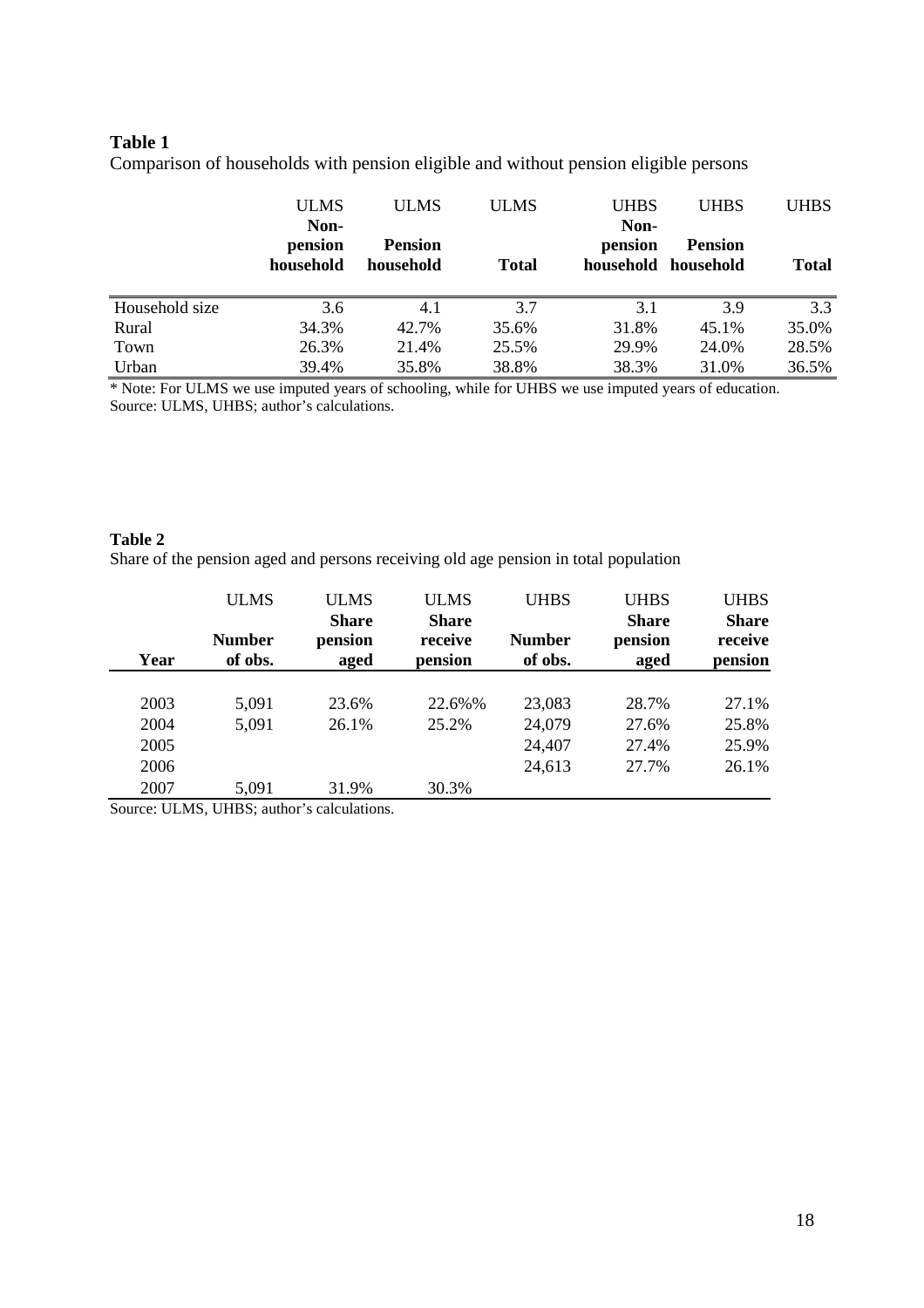## **Table 3**  Welfare effects of the pension increase, DiD

|                     | (1)               | (2)         | (3)               | (4)         |
|---------------------|-------------------|-------------|-------------------|-------------|
|                     | <b>UHBS</b>       |             | <b>ULMS</b>       |             |
|                     | <b>OLS</b>        | <b>OLS</b>  |                   | FE          |
|                     | Number of working | Log of pc   | Number of working | Log of pc   |
|                     | persons in HH     | consumption | persons in HH     | consumption |
| Pension household   | $-0.527***$       | 0.0237      | $-0.0368$         | $-0.0612$   |
|                     | (0.0512)          | (0.0347)    | (0.0642)          | (0.0736)    |
| Post-reform         | 0.0257            | $0.362***$  | $0.151***$        | $0.326***$  |
|                     | (0.0188)          | (0.0139)    | (0.0366)          | (0.0425)    |
| <b>ATT</b>          | $-0.00915$        | $0.0331**$  | $-0.146***$       | $0.0929*$   |
|                     | (0.0191)          | (0.0151)    | (0.0425)          | (0.0532)    |
| Constant            | $-0.388$          | 7.229***    | $0.599**$         | 5.332***    |
|                     | (0.475)           | (0.235)     | (0.283)           | (0.333)     |
| <b>Observations</b> | 43183             | 42141       | 7947              | 7947        |
| R-squared           | 0.493             | 0.525       | 0.082             | 0.132       |

Note: Consumption aggregate in ULMS contains food consumption, goods and services. The UHBS aggregate additionally contains consumption of durables. Regressions control for household size, share of females in household, dummy for presence of children up to age seven, average age in the household, average education among the working age population, settlement type and region. \*\*\* p<0.01, \*\* p<0.05, \* p<0.1; Robust standard errors clustered by household size and settlement type in parentheses.

## **Table 4**

Labor supply effect of pension increase on pension eligible individuals

|                  | (1)<br>(2)<br>Wald with covariates |             | (3)        | (4)<br>Extended pre-pension age |  |
|------------------|------------------------------------|-------------|------------|---------------------------------|--|
|                  |                                    |             | group      |                                 |  |
|                  | Men                                | Women       | Men        | Women                           |  |
| Pension eligible | $-.115$                            | $-171***$   | $-158***$  | $-147***$                       |  |
|                  | (.0742)                            | (.0569)     | (.0359)    | (.0287)                         |  |
| Post reform      | $111***$                           | $.0774***$  | $.0511***$ | $.0496***$                      |  |
|                  | (.0349)                            | (.0239)     | (.018)     | (.0136)                         |  |
| <b>ATT</b>       | $-111**$                           | $-.0976***$ | $-0.0565*$ | $-.0714**$                      |  |
|                  | (.0446)                            | (.0345)     | (.0334)    | (.0285)                         |  |
| Constant         | .156                               | $-1.19$     | $-.649*$   | $-.328$                         |  |
|                  | (1.3)                              | (.944)      | (.368)     | (.249)                          |  |
| Observations     | 1582                               | 2814        | 3600       | 5915                            |  |
| R-squared        | 0.210                              | 0.192       | 0.197      | 0.192                           |  |

Note: Regressions control for age, marital status, education, health conditions, household size and place of residence; robust standard errors in parentheses; \*\*\* p<0.01, \*\* p<0.05, \* p<0.1; Source: UHBS data 2003-2006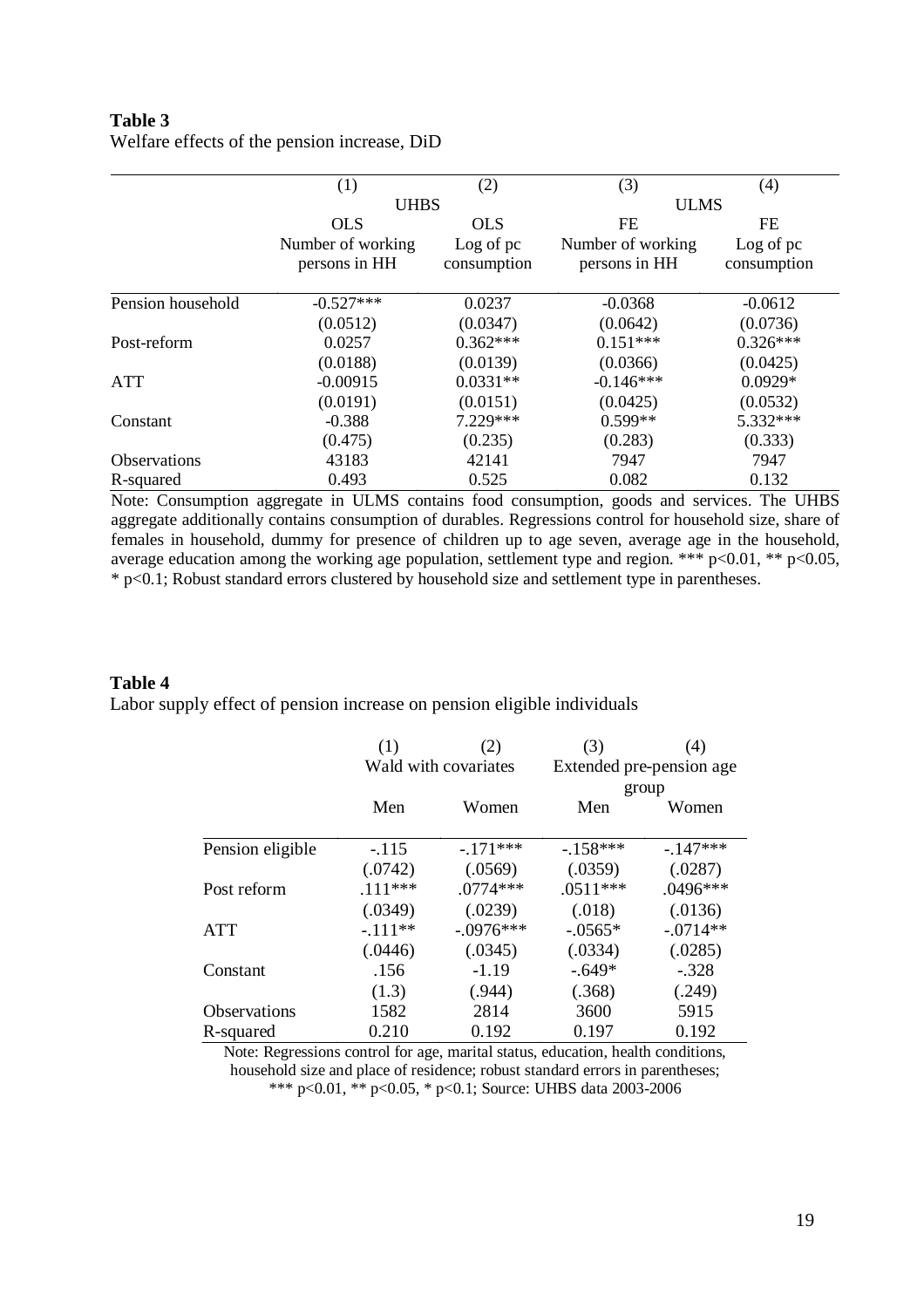## **Table 5**  Effect of pension increase on university enrolment, DiD

|                                                                                                               | (1)<br>University<br>enrolment of<br>females, aged<br>18, pension<br>eligibility | (2)<br>University<br>enrolment of<br>males, aged<br>18, pension<br>eligibility | (3)<br>Later<br>university<br>enrolment of<br>females,<br>aged 18 | (4)<br>University<br>enrolment of<br>females, aged<br>18, money<br>pension |  |
|---------------------------------------------------------------------------------------------------------------|----------------------------------------------------------------------------------|--------------------------------------------------------------------------------|-------------------------------------------------------------------|----------------------------------------------------------------------------|--|
| Household with pension eligible women                                                                         | $-1740***$                                                                       | .0157                                                                          | $-.0777*$                                                         | $-.0010***$                                                                |  |
|                                                                                                               | (.037)                                                                           | (.0334)                                                                        | (.0368)                                                           | (.000242)                                                                  |  |
| <b>ATT</b>                                                                                                    | $.1850**$                                                                        | $-.0331$                                                                       | .1140                                                             | $.0011***$                                                                 |  |
|                                                                                                               | (.061)                                                                           | (.0764)                                                                        | (.0769)                                                           | (.000248)                                                                  |  |
| Post-reform                                                                                                   | $-.0171$                                                                         | .0305                                                                          | $-.0279$                                                          | $-.0096$                                                                   |  |
|                                                                                                               | (.0684)                                                                          | (.0317)                                                                        | (.0524)                                                           | (.0669)                                                                    |  |
| Constant                                                                                                      | $-2.24***$                                                                       | $-2.91***$                                                                     | $-2.26***$                                                        | $-2.24***$                                                                 |  |
|                                                                                                               | (.654)                                                                           | (.344)                                                                         | (.662)                                                            | (.66)                                                                      |  |
| <b>Observations</b>                                                                                           | 929                                                                              | 852                                                                            | 929                                                               | 929                                                                        |  |
| R-squared                                                                                                     | 0.281                                                                            | 0.281                                                                          | 0.278                                                             | 0.278                                                                      |  |
| Note: Dependent variable: Reing a university student at age of 18; regressions controlling for marital status |                                                                                  |                                                                                |                                                                   |                                                                            |  |

Note: Dependent variable: Being a university student at age of 18; regressions controlling for marital status, years of schooling, place of settlement, number of working age adults in household, presence of children up to age 5, sum of male incomes; \*\*\* p<0.01, \*\* p<0.05, \* p<0.1; Robust clustered standard errors in parentheses (clustered by household size)

Source: UHBS; author's calculations